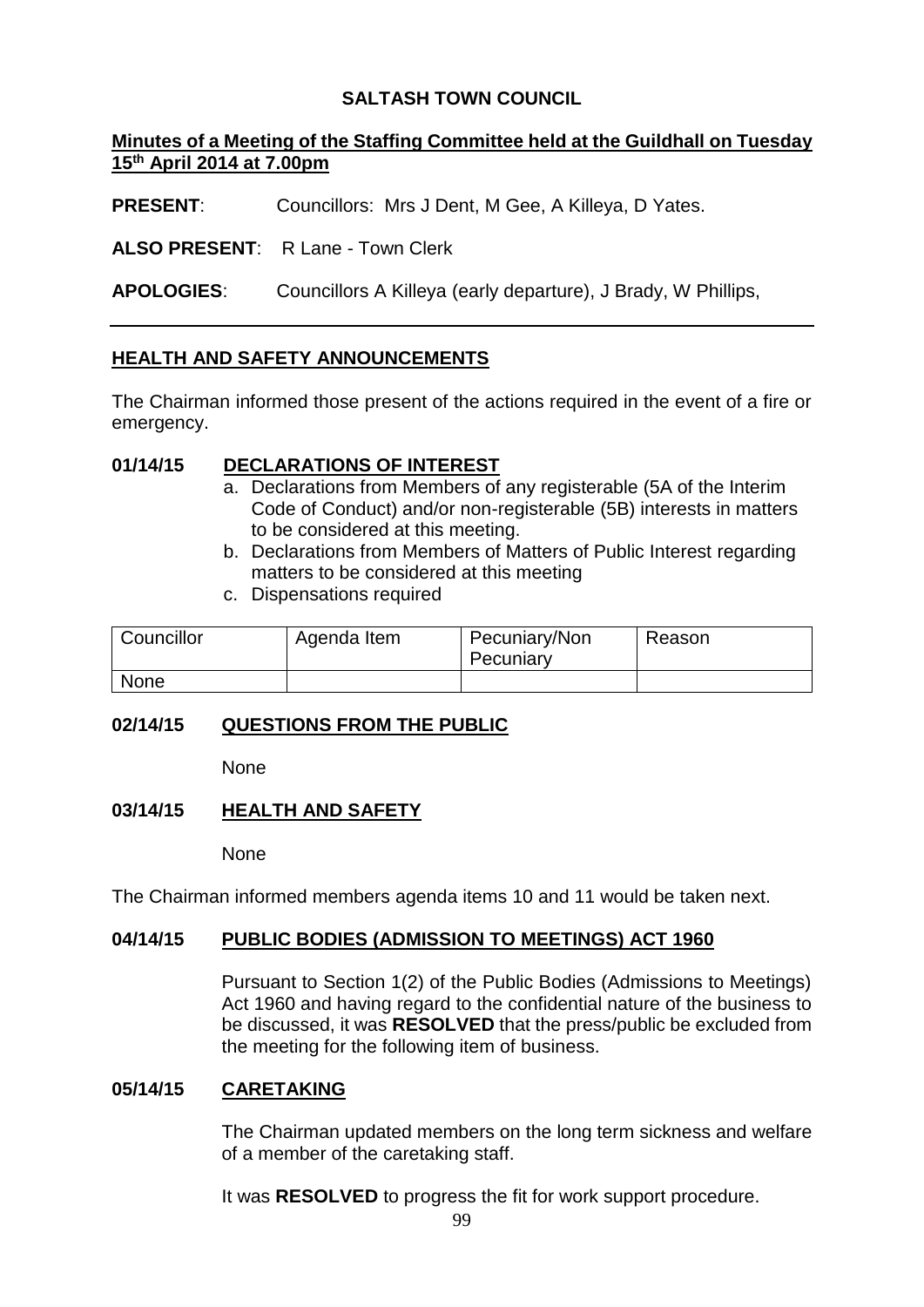### **06/14/15 ADMINISTRATION OFFICER**

The Chairman updated members on the maternity leave of absence of the Administration Officer.

It was **RESOLVED** to note.

#### **07/14/15 PUBLIC BODIES (ADMISSION TO MEETINGS) ACT 1960**

It was **RESOLVED** that the public and press be re-admitted to the Meeting.

Councillor Killeya submitted his apologies and left the meeting.

### **08/14/15 TRAINING REQUESTS AND REPORT BACK ON TRAINING ATTENDED**

- 1. The Chairman reported that following staff appraisals staff training as identified and requested is being considered.
- 2. The Chairman reported that South West Conference of Local Council Associations Regional Conference 2014 is taking place on Wednesday 30th April 2014 at the Best Western Tiverton Hotel at a cost of £65.

He reported that the programme includes a session on Neighbourhood Planning.

It was **RESOLVED** that Councillor Yates attend subject to his availability.

#### **09/14/15 BUDGET STATEMENTS**

a. Current Committee budget statement

It was **RESOLVED** to note.

#### **10/14/15 STAFFING:**

a. Report on appraisals

The Chairman reported that he had attended the quarterly staff meeting and that he and the Town Clerk had conducted the annual staff appraisals.

#### It was **RESOLVED** that:

1. Due to restricted staff time availability and the limited work experience benefit for students no further work experience students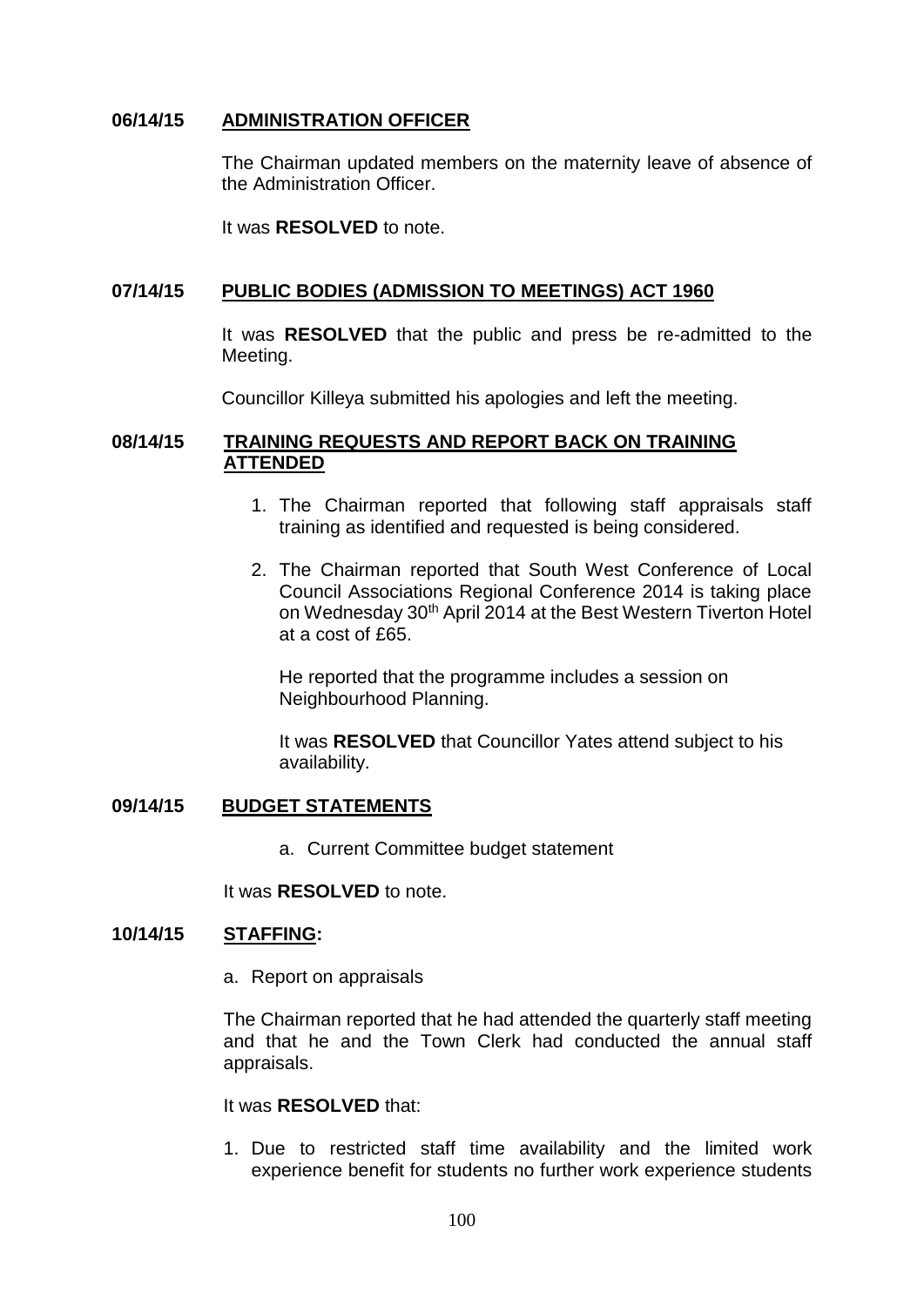will be taken on and that this year's student will work on the neighbourhood plan with the Mayor.

- 2. Due to operational demands administration staff training be programmed and paid for outside of normal working hours but within budget.
- 3. Additional events administration and staff costs conducted by administration staff (apart from Mayoral support by the Mayor's Secretary) are to be financed at an hourly rate by the event budget.

It was **RESOLVED** that incremental awards be implemented.

b. Report on the retirement and re-appointment of the Macebearer

#### It was **RECOMMENDED** that:

- 1. The Deputy Macebearer be appointed to the position of Macebearer and that the vacant post of Deputy Macebearer be advertised for appointment and the post and contract be regularised.
- 2. The former Macebearer be presented with a formal letter and framed copy of the town seals from the council in recognition of his loyal service.
- c. Review renewal of Grounds person additional hours contract

It was **RECOMMENDED** that the Grounds Person additional hours contract be renewed for a further period of 12 months to 31st March 2015.

## **11/14/15 TOWN CLERKS APPRAISAL**

The Chairman reported that the Mayor and himself had conducted the Town Clerk's appraisal.

It was **RESOLVED** that the Staffing Committee formally record its thanks for all his hard work, output and support for the council during last year.

### **12/14/15 REPORTS ON EXERCISE OF DELEGATED POWERS UNDER POLICY**

None.

# **13/14/15 ANY OTHER URGENT STAFFING MATTERS AT THE DISCRETION OF THE CHAIR**

None